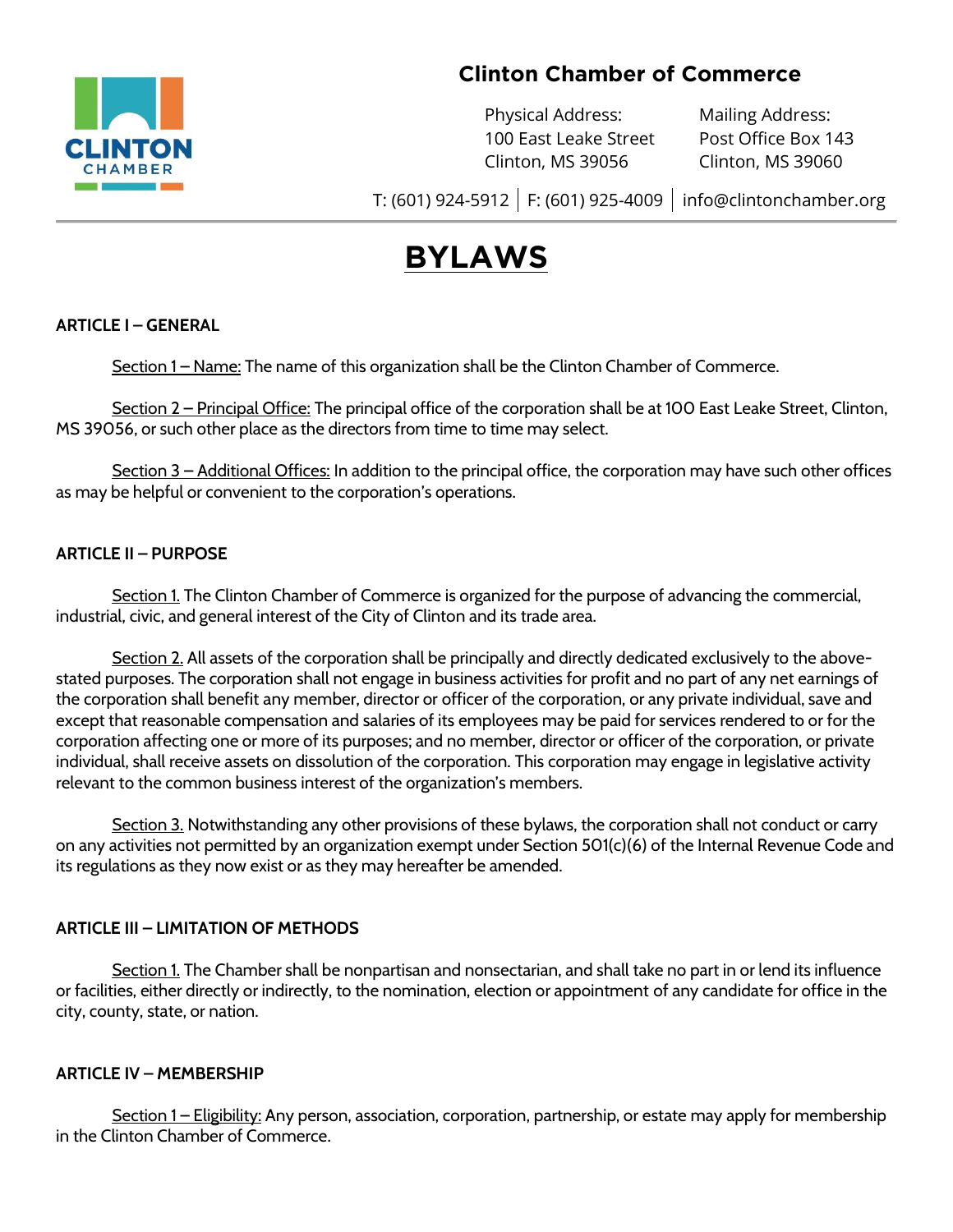#### **Clinton Chamber Page 2 of 7**

Section 2 – Election: Applicants must be approved for membership by the Board of Directors and shall pay a fee at a rate set by the duly elected Board of Directors.

Section 3– Investment: Any person, firm, association, or corporation eligible to membership may acquire more than one membership by paying the annual dues of each such membership, and may designate an individual to represent each such membership, subject to the approval of the Board of Directors.

Section 4 – Voting: Any person, firm, association, or corporation holding more than one membership shall be entitled to cast one vote per paid membership.

Section 5 – Exercise of Privileges: Any person, firm, association, or corporation holding one or more memberships shall have the right at any time to change any or all of its representatives upon written notice to the Chamber of Commerce.

Section 6 – Membership Commitment: Applications for membership shall be made to the Board of Directors. The tendering of dues by the prospective member shall be regarded as a guarantee on the part of the applicant of his/her interest in and sympathy with the purposes and values of the Chamber, and of his/her adherence to its bylaws, rules, and regulations. If the application poses a question of appropriate membership category, the Board of Directors shall make a decision about the requisite fee assessment.

Section 7 – Termination: Members may be expelled by the Executive Director for cause or for nonpayment of dues after 6 months. In reasons for expulsion, other than for nonpayment of dues, a member may appeal to the Board of Directors. A three-fourths vote of all directors shall be necessary to expel a member.

Section 8 – Orientation: At regular intervals, orientation on the purposes and activities of his/her organization shall be conducted for the following groups: New directors, officers and directors, committee chairmen and new members.

Section 9 – City Investment: In response to the annual contribution of the City of Clinton to the Chamber, the Mayor of the City of Clinton will be asked to designate voting membership to the Chamber; specifically, himself/herself or his/her designee.

# **ARTICLE V – MEETINGS**

Section 1 – Membership Meetings: The Board of Directors may hold membership meetings whenever it may be considered necessary or desirable.

Section 2 – Additional Meetings: The Board of Directors shall call a membership meeting upon petition signed by not less than ten percent of its members.

Section 3 – Annual Meeting: An annual meeting of the Chamber shall be held at least once a year.

Section 4 – Quorums: At all membership meetings, the members present and in good standing shall constitute a quorum for the purpose of passing official statements or positions for consideration by the Board of Directors.

Section 5 – Notices: Notice of both regular and special meetings shall be provided to each member.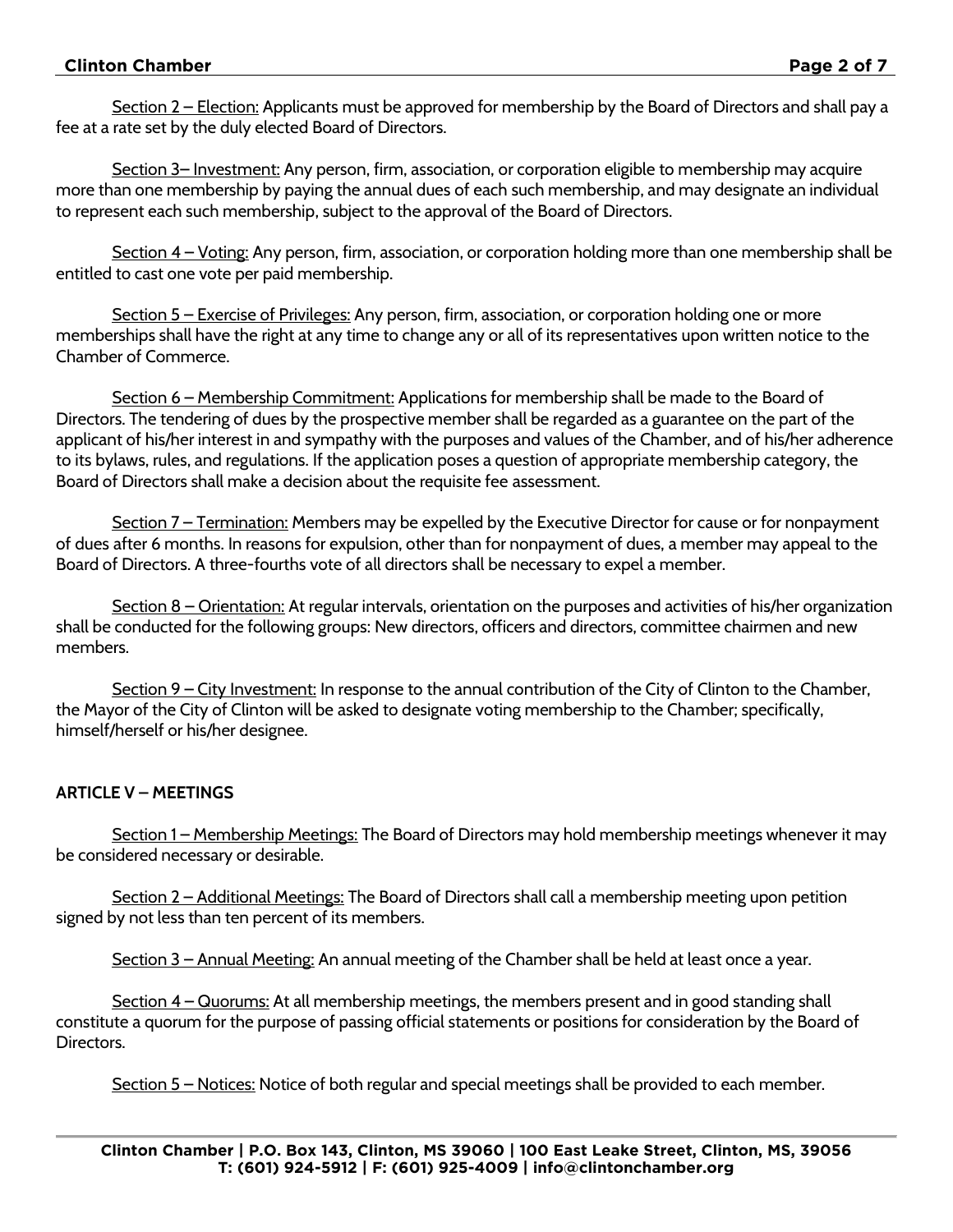# **ARTICLE VI – BOARD OF DIRECTORS**

Section  $1(a)$  – Composition of the Board: The government of the Chamber, the direction of its work, and the control of its property shall be vested in a Board of Directors consisting of not more than twenty-five (25) directors. Fifteen (15) of these members shall be from three elected classes of up to five (5) members each (hereinafter referred to as "directors"). The remaining members of the Board of Directors shall be the President, President-Elect, Immediate Past President, Vice President, Secretary and Treasurer (hereinafter referred to as "officers"), and Chaplain, Mayor, Main Street Clinton Program Director and a representative Alderman. The Mayor, Alderman, Main Street Clinton Program Director, and Chamber Chaplain shall be considered Ex-Officio members**.** It is understood that Ex-Officio members have full voting rights. His/her Ex Officio term of service by an alderman shall not preclude other members of the Board of Aldermen who are members of the Chamber from being elected to the Chamber Board of Directors in the normal fashion provided in this Article.

Section 1(b) – Executive Committee: The Executive Committee shall be comprised of the President, President-Elect, Immediate Past President, Vice President, Treasurer, Secretary, and the Ex-Officio member of the Board of Directors representing the City Board of Aldermen.

Section 1(c) – Authority & Responsibility of the Board: Upon election, the Board shall meet, qualify and elect from among those who will be serving the next year a president-elect. The Board shall have the authority to:

- (1) Fill all vacancies on the Board,
- (2) Adopt rules for conducting the business of the Chamber,
- (3) Levy annual dues, assessments or fees upon members and set the date or dates for their payment: change the amount of such dues, assessments or fees from time to time and provide for collection or penalties for non-payment of any such dues, assessments or fees,
- (4) Borrow money and incur indebtedness on behalf of the corporation and cause to be executed and delivered for the corporation's purposes, in corporate name, promissory notes, bonds debentures deeds of trust, mortgages, pledges and other evidences of debt and securities.
- (5) The Board shall publish a full report of the work and finances of the organization annually.
- (6) In the event that any officer position on the Board other than President is vacated before the term of office has expired, whether by resignation or otherwise, the Executive Committee shall appoint and the Board shall affirm or deny an individual to serve to complete the unexpired officer term, as needed**.**

Section 2– Term of Office: The term of office for the fifteen (15) elected directors is three years with the term beginning in January for each yearly class of five (5) members.

Section 3(a) – Board Elections: The Board of Directors shall be elected during the last quarter of each year. A Nominating Committee consisting of the President-Elect and four (4) other Board members shall be appointed by the President thirty (30) days prior to the election of new Board members in October. The Nominating Committee shall nominate from the Chamber membership five (5) individuals for a three-year term on the Chamber Board of Directors. Any write-ins must be nominated by ten percent (10%) of the current membership to be considered.

Section 3(b) – Criteria for Election: Criteria for service on the Board of Directors are as follows: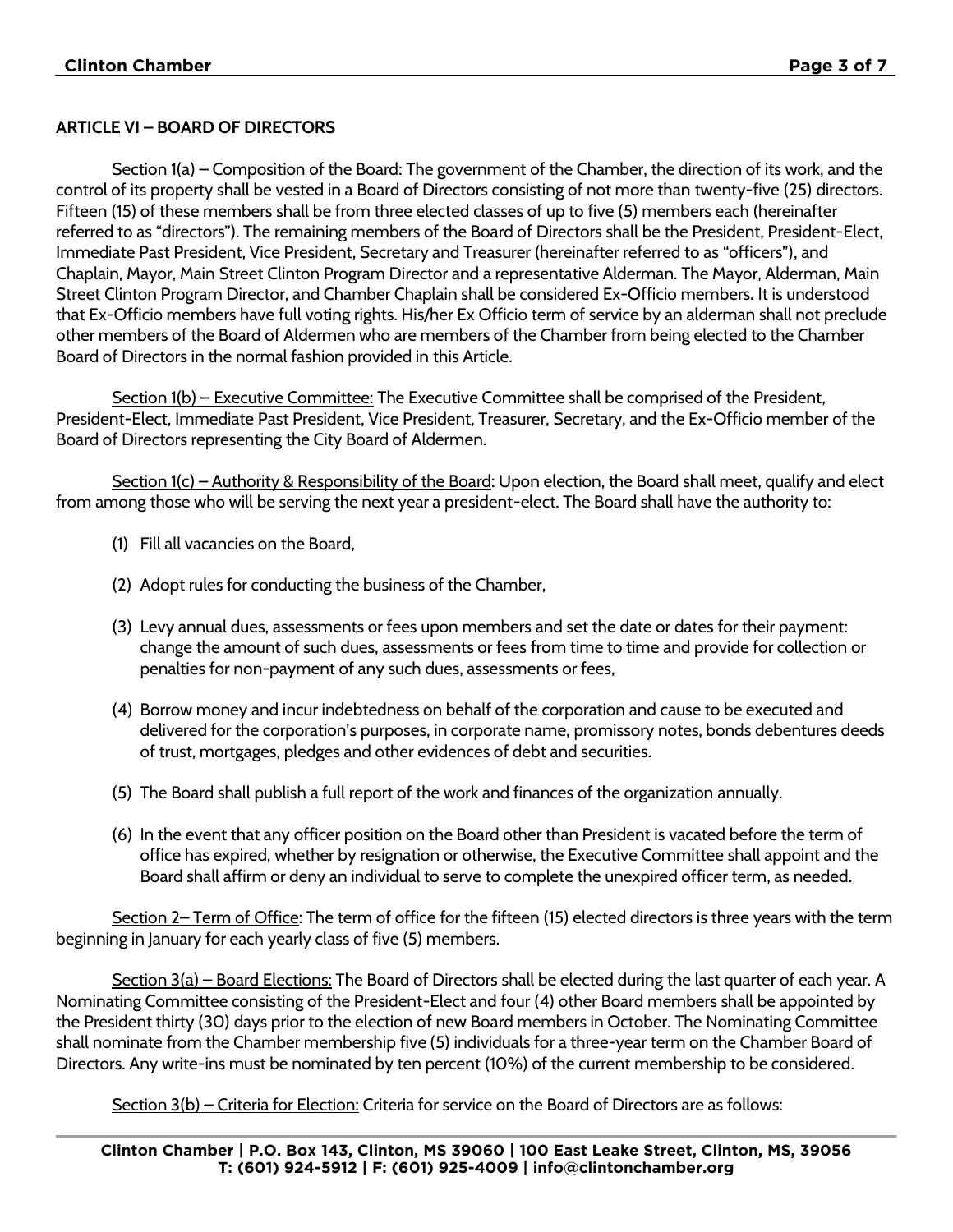- (1) Member in Good Standing of the Chamber;
- (2) Regular participation in Chamber activities and events;
- (3) Commitment to regular attendance at Board and other planning meetings; and
- (4) Willingness to serve in a leadership position in some phase of the Chamber's Program of Work as adopted by the Board.
- (5) The spouse of a current Board member or the spouse of a Chamber staff member is not eligible for election.

<u>Section 3(c) – Publicity of Nominations:</u> The Executive Director shall notify all members of the Chamber at least fifteen (15) days prior to the election the slate of nominees to the Chamber Board. At that time, the Chamber membership shall be notified that additional nominations may be written in on the election ballot. If required, a runoff will be held at a meeting of the membership to be called by the Executive Committee.

Section 3(d) – Election and Determination: All voting shall be by ballot. The number of nominees corresponding with the number of directors to be elected who receive the highest number of votes shall be declared elected. A valid ballot shall be one that is returned within 15 days of the date that all ballots were distributed.

Section 4 – Meetings: The Board of Directors shall meet at least once a month at such regular time and place as will be determined by them. Meetings may be canceled, under special circumstances, by unanimous approval of the Executive Committee. The Board of Directors and any committee of the Chamber may hold a meeting by telephone conference call or other electronic means.

Section 5 – Quorum: A majority of the Board of Directors shall constitute a quorum at any Board meeting.

Section 6 – Excused from Service: Absences from three (3) meetings in a row or in excess of 50% of the meetings in a given fiscal year, without an excuse deemed valid by the Executive Committee, shall be construed as a resignation and that member will be excused from service on the Board of Directors.

Section 7 – Management: The Board of Directors shall employ an Executive Director and shall set the salary and other considerations of employment. The Board shall define the duties and responsibilities of the Executive Director and shall conduct a written performance review, under the direction of the President of the Board or such members of the Board of Directors designated by the President.

# **ARTICLE VII – OFFICERS**

Section 1 – Determination of Officers:

- Following the annual election in October, all directors both those whose term and voting privileges begin in January and those whose term and voting privileges expire December 31 – shall meet at either a called or regular meeting for the purpose of organizing the Program of Work (Annual Board Retreat) for the ensuing year and to elect the President-Elect.
- The President-Elect shall serve a term of one year and then elevate to the position of President.
- All other officers (Vice President, Secretary and Treasurer) are subject to appointment by the President and affirmation by the Board of Directors.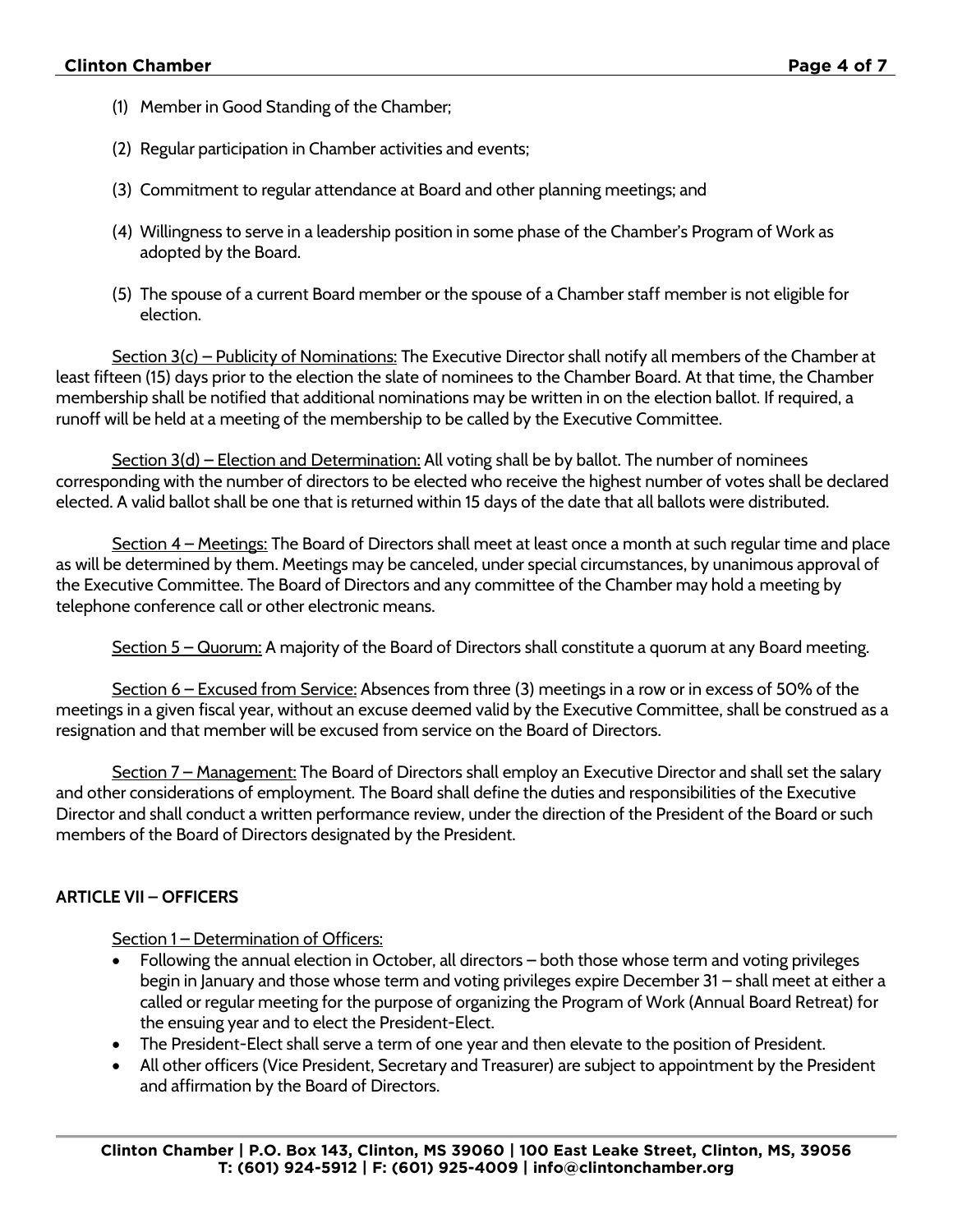# **Clinton Chamber Page 5 of 7**

- Regarding all officer positions, in the event that the term for that director on the Board has expired, that director shall still be eligible to serve in such officer positions for the ensuing year/s.
- In the event that any officer position on the Board is vacated before the term of office has expired, whether by resignation or otherwise, the directors shall have the power at their discretion to elect an individual to serve to complete the unexpired term.
- In the event that any officer is elected or appointed from a current director position, that director position becomes vacated and a replacement shall be elected by the Board to fulfill the unexpired term.

#### Section 2 – Duties of Officers:

(A) The **President** shall preside at all meetings of the Chamber and Board of Directors and perform all duties incident to his/her office. He/she shall appoint the Vice President, Treasurer, Secretary and Chamber Chaplain. The President shall, subject to the approval of the Board of Directors, appoint all committees, of which the President shall be an ex officio member and may comment to the membership of the Board of Directors such matters and make such suggestions to promote the prosperity and increase the usefulness of the Chamber.

## (B) The **President-Elect:**

- (1) Shall act in the absence of the President. No officer position shall automatically be elevated to the office of President-Elect.
- (2) In the absence or disability of the two officers named (President and President-Elect), a member of the Board of Directors shall be chosen to act temporarily in the role of President.
- (C) The **Vice President** is appointed by the President for a term of one year. The Vice President shall preside over the Program of Work Council and be responsible for administration and oversight of the Program of Work. The Vice President shall be additionally responsible for oversight of any surveys of the membership as called for by the Board of Directors. Furthermore, it is recommended that the Needs Assessment Survey be conducted every two years (generally on even years) to determine the needs of the business community.
- (D) The **Secretary** shall take notes and prepare the minutes of the Executive Committee and Board of Director's meetings and will also be responsible for assuring the compliance of the Chamber Bylaws.
- (E) The **Treasurer** shall be appointed by the President for a term of one year and shall oversee the receipt and disbursement of the funds of the Chamber. The Treasurer shall review the handling of all moneys of the Chamber and at regular intervals shall make reports to the Board of Directors. The Treasurer shall serve as the Chairman of the Finance Committee and shall cause to be examined annually the books and accounts of the Chamber at the close of business for the fiscal year and provide a written statement of the findings to the Board of Directors and to the membership.
- (F) The **Past President** shall perform such duties as assigned by the President and shall be a voting member of the Board.
- (G) The **Executive Director** shall be the chief administrative officer of the Chamber. It shall be the duty of the Executive Director to receive and disburse the funds of the Chamber, keep all moneys of the Chamber deposited in its name, conduct the official correspondence, preserve all books, documents and communications, keep books of accounts, and maintain an accurate record of the proceedings of the Chamber, the Board of Directors and all committees. The Executive Director shall submit a financial statement and written report of the year's work at the close of each fiscal year. The Executive Director shall have general authority and supervision over all Chamber personnel – including, but not limited to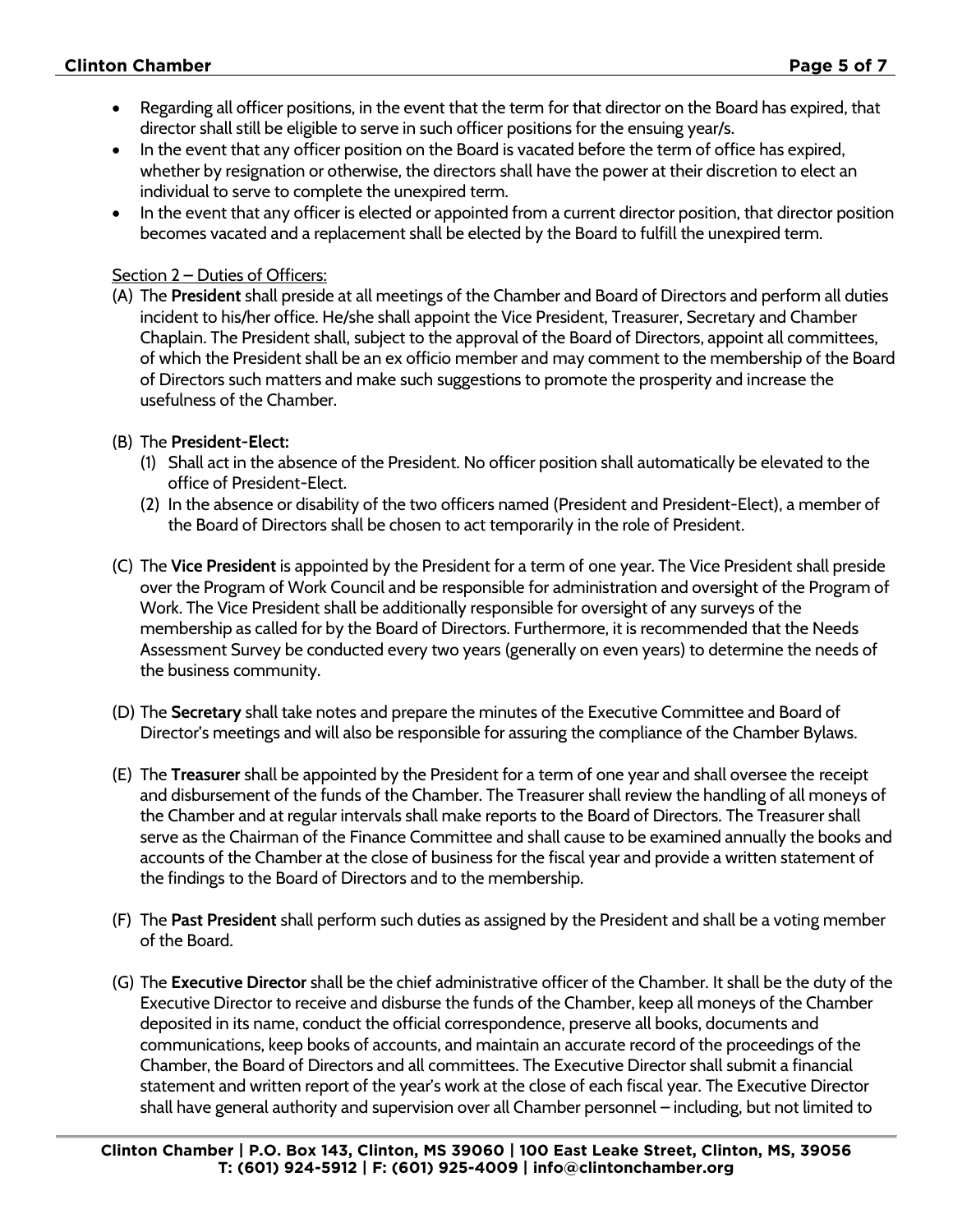the hiring, promotion, and/or dismissal of paid or volunteer personnel. The Executive Director shall exercise supervision over the performance of such duties as may be incident to the office, subject only to the direction of the Board of Directors.

#### **ARTICLE VIII – COMMITTEES**

Section 1 – Committee Goals: The Board of Directors shall authorize and define the powers and duties of all committees with the goals of such committees being defined in the annual Program of Work.

Section 2 – Committee Chairmen: The President shall appoint all Committee Chairmen, subject to confirmation by the Board of Directors.

Section 3 – Executive Committee: The Executive Committee may refer matters brought before it to a proper standing committee, which it may designate, or to the Board. The Executive Committee, has the oversite of the following items:

- (A) Funds: All money paid to the Chamber shall be placed in general operating funds.
- (B) Annual Financial Review: The accounts of the Chamber shall be reviewed annually as of the close of business on December 31 by a certified public accountant that shall be selected by the Finance Committee. The review shall at all times be available to members of the organization within the offices of the Chamber. The Board of Directors may call for a certified audit at its discretion at the recommendation of the Finance Chairman.
- (C) Bonding and Insurance: The Finance Committee shall be responsible for making recommendations to the Executive Committee regarding all bonding and insurance issues.
- (D) Excess Revenue: Excess revenue generated by the Chamber will be placed in a reserve account. The Executive Director and Treasurer will be responsible for the investment of funds for the Chamber.

Section 4 – Committee Budgets: In the interim between meetings of the Board, the Executive Committee shall have charge of the routine business of the Chamber. It shall have general charge of the finances and property of the Chamber and shall have authority to order disbursements for necessary expenses, and may grant to any committee a reasonable amount of money for special work, provided such amount shall not exceed the budget allowance without prior approval for such work as previously approved by the Board.

Section 5 – Program of Work: All Committee Chairmen shall be responsible to carry out the Program of Work. They shall meet as often as the Vice President determines is necessary. They shall determine each year the function and objectives of each Committee and present the Program of Work to the Board of Directors for approval each year.

#### **ARTICLE IX – DISBURSEMENTS**

Section 1. No disbursements of the funds of the Chamber shall be made unless the same shall have been approved, authorized, and ordered by the Board of Directors. All disbursements shall be made by check. Checks shall be signed by the Treasurer or the Executive Director.